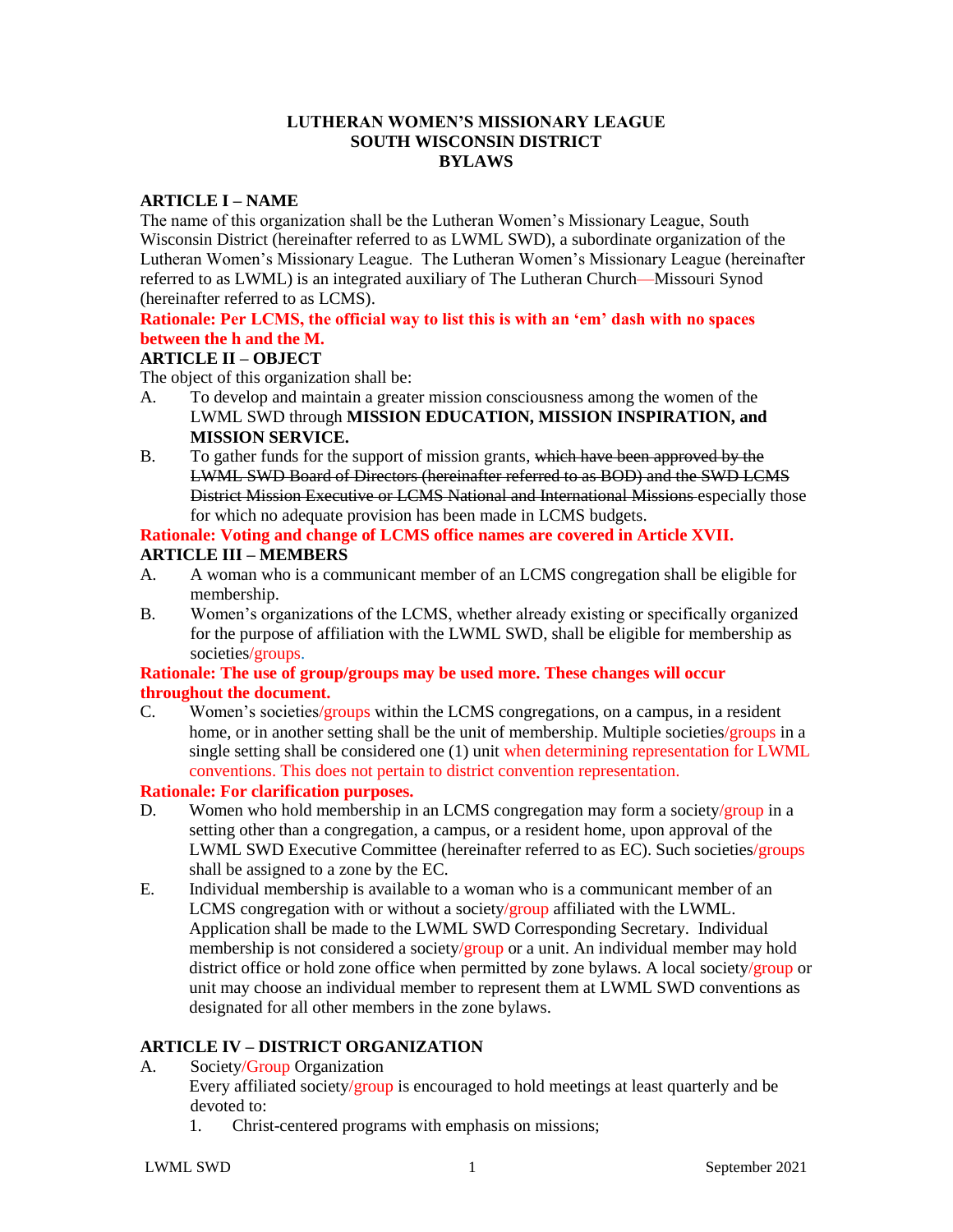- 2. the receiving of Mite Box offerings;
- 3. the Gospel Ooutreach work of the LWML.

# **Rationale: This will give further clarification of the work.**

- B. Zone Organization
	- 1. Zones shall promote the object of the LWML: MISSION EDUCATION, MISSION INSPIRATION, and MISSION SERVICE;
	- 2. Zones shall provide an opportunity for spiritual development and Christian fellowship through zone rallies and may offer workshops and/or prayer services;
	- 3. Zones of the LWML SWD shall be defined by the LWML SWD BOD.
- C. District Tax-exempt Status

The LWML SWD, in order to remain a qualified tax-exempt organization, shall:

- 1. maintain the sales tax-exempt number assigned by the State of Wisconsin found in the LWML SWD *General Guidelines*, Section I,C page 4, C;
- 2. maintain the Federal Employer Identification Number assigned by the United States Internal Revenue Service. found in the (LWML SWD *General Guidelines*, Section  $I, D$  page  $4D$ ).

# **Rationale: To clarify which guidelines this information comes from.**

# **ARTICLE V – CONVENTIONS AND REPRESENTATION**

- A. The LWML SWD Convention (hereinafter referred to as the District Convention) shall meet biennially, in the even-numbered years. The BOD shall arrange for the District Conventions through the establishment of a convention committee.
- B. District Conventions

The District Convention shall be a delegate body organized in the following manner:

- 1. Each society/group affiliated with the LWML SWD shall choose two  $(2)$  delegates to represent them at convention and two (2) alternate delegates who will represent the society/group if the delegates are unable to attend. Societies/Groups are also encouraged to send one (1) or two (2) Young Woman Representatives;
- 2. Delegates shall preferably be society/group officers or well-informed members;
- 3. Members of the convention who have a voice and vote therein shall be:
	- a. two (2) certified delegates representing each affiliated society/group in the LWML SWD;
	- b. voting members of the BOD;
	- c. past LWML SWD presidents who are currently LWML SWD members.
- 4. Names of delegates and alternates and other required information shall be sent to the Convention Registrar before the announced deadline.
- C. LWML Conventions

The LWML SWD shall be represented at the LWML Convention in the following manner:

- 1. One (1) certified delegate from each zone having ten (10) or fewer units and one (1) certified delegate for each additional ten (10) units or major fraction thereof, as of January 1 preceding the convention;
	- a. each zone president shall be that delegate**,** if possible;
	- b. each delegate shall have an alternate to the convention;
	- c. the alternate shall be from the slate of other zone officers or be chosen by the zone president with the approval of that zone's BOD.
- 2. The LWML SWD President (hereinafter referred to as President) attends in her capacity as a member of the BOD Presidents Assembly. In the event the President cannot attend, she may send as her substitute an elected District officer who shall have voice, but no and vote:

# **Rationale: To conform to LWML Bylaw changes in 2019 and 2021.**

3. One (1) LWML SWD Pastoral Counselor (hereinafter referred to as Pastoral Counselor) serves in an advisory capacity, selected on a rotating basis. (See Article,  $XII, B)$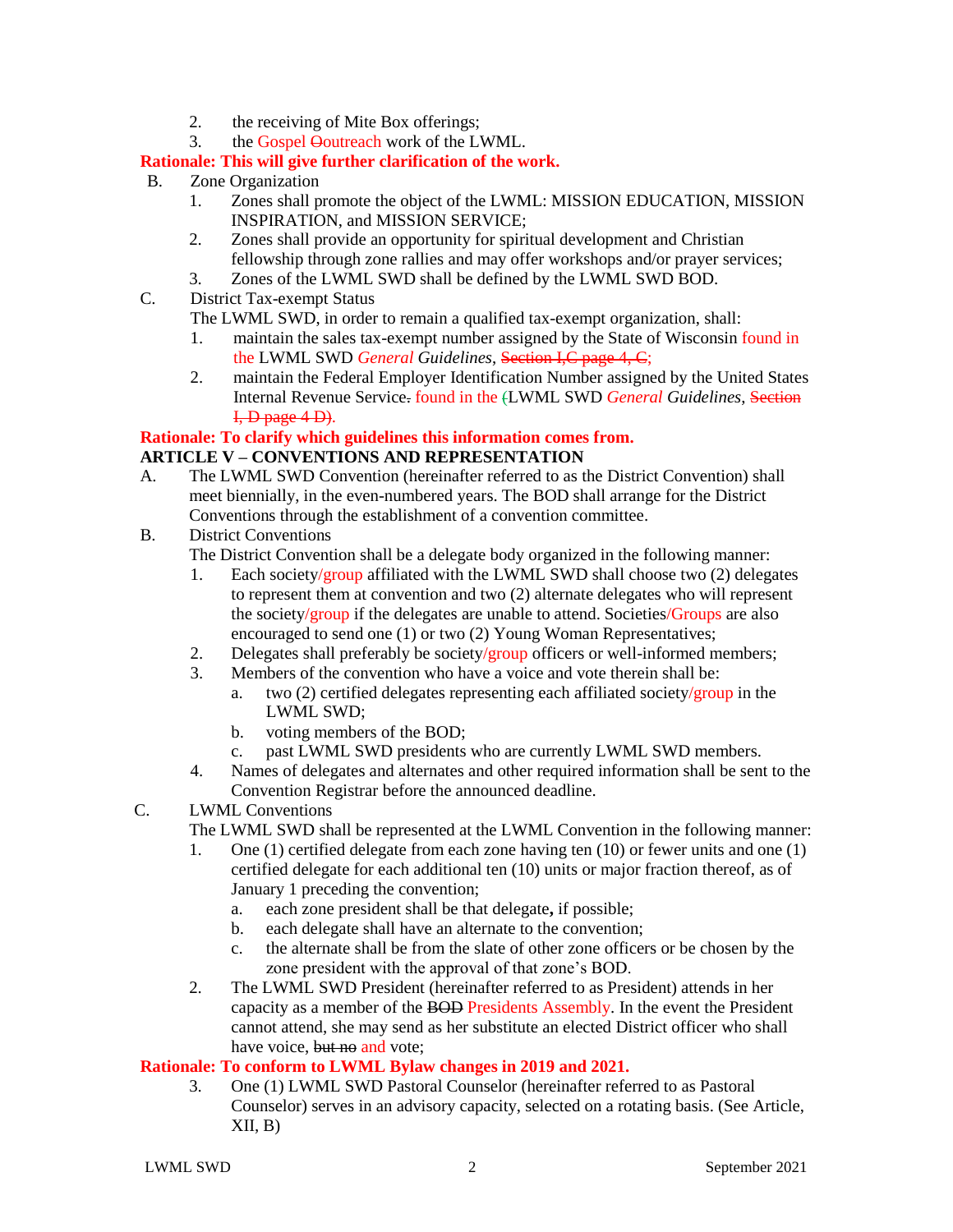# **ARTICLE VI – ELECTED OFFICERS**

- A. The officers of the LWML SWD shall be President, Vice President of Organizational Resources, Vice President of Gospel Outreach and Christian Life, Vice President of Special Focus Ministries and Mission Grants, Vice President of Communication**,**  Recording Secretary, Corresponding Secretary, Financial Secretary, and Treasurer.
- B. All officers shall hold office for four (4) years or until their successors are elected. No officer shall be eligible for consecutive re-election to the same office.
- C. The President, Vice President of Special Focus Ministries and Mission Grants, Vice President of Communications**,** Corresponding Secretary and Treasurer shall be elected at one District Convention. The Vice President of Organizational Resources, Vice President of Gospel Outreach and Christian Life, Recording Secretary, and Financial Secretary shall be elected at the next District Convention.

#### **Rationale: To conform to the rest of the document.**

### **ARTICLE VII – NOMINATION AND ELECTION OF OFFICERS**

- A. The Nominating Committee shall be composed of zone presidents, rotating through the zones as stipulated in the *General Guidelines.* In her absence, a zone president may send an alternate from her zone, preferably another zone officer.
- B. Candidates for LWML SWD office shall:
	- 1. be members of LWML SWD;
	- 2. have served as an LWML zone officer, zone standing committee chairman, or as a BOD member.
- C. The Nominating Committee shall:
	- 1. obtain potential candidates for officers and Pastoral Counselors at least seven (7) months prior to the District convention;
	- 2. obtain at least three (3) nominations for Pastoral Counselor and secure approval of nominees from the LCMS SWD president;
	- 3. obtain written consent of the potential candidates to serve if elected;
	- 4. select two (2) candidates for each office.
- D. Additional nominations may be made from the floor, provided the person has given written consent and meets the qualifications for office. Floor nominations for Pastoral Counselor must have prior written approval from the candidate and the LCMS District President.
- E. All elections shall be by printed ballot. The candidate receiving the majority of votes for each office shall be declared elected. If there are three (3) or more candidates for the same office the one (1) receiving the fewest number of votes shall be removed from each successive ballot. If elections cannot be held in person, see Article XIX, B, for procedure.

# **Rationale: To provide alternative voting procedure when needed in an emergency.**

F. Officers shall assume their duties at the close of the District Convention. Retiring officers shall transfer to their respective successor all materials pertaining to the office within thirty (30) days after the close of the fiscal year.

# **ARTICLE VIII – DUTIES OF OFFICERS**

#### A. The **President** shall:

- 1. preside at the District Convention and at all meetings of the EC and BOD;
- 2. be responsible for the implementation of all LWML SWD resolutions;
- 3. appoint standing committees and appointed personnel with the approval of the EC, for a period of two (2) years, unless otherwise indicated in the LWML SWD Bylaws;
- 4. appoint task force chairmen as needed, with approval of the EC;
- 5. be the voting representative of the LWML SWD at LWML Board of Directors' Presidents Assembly meetings, conventions, and other meetings, and in the event that she cannot attend, she may send, as a substitute, an elected SWD officer, who shall have voice but no vote and vote;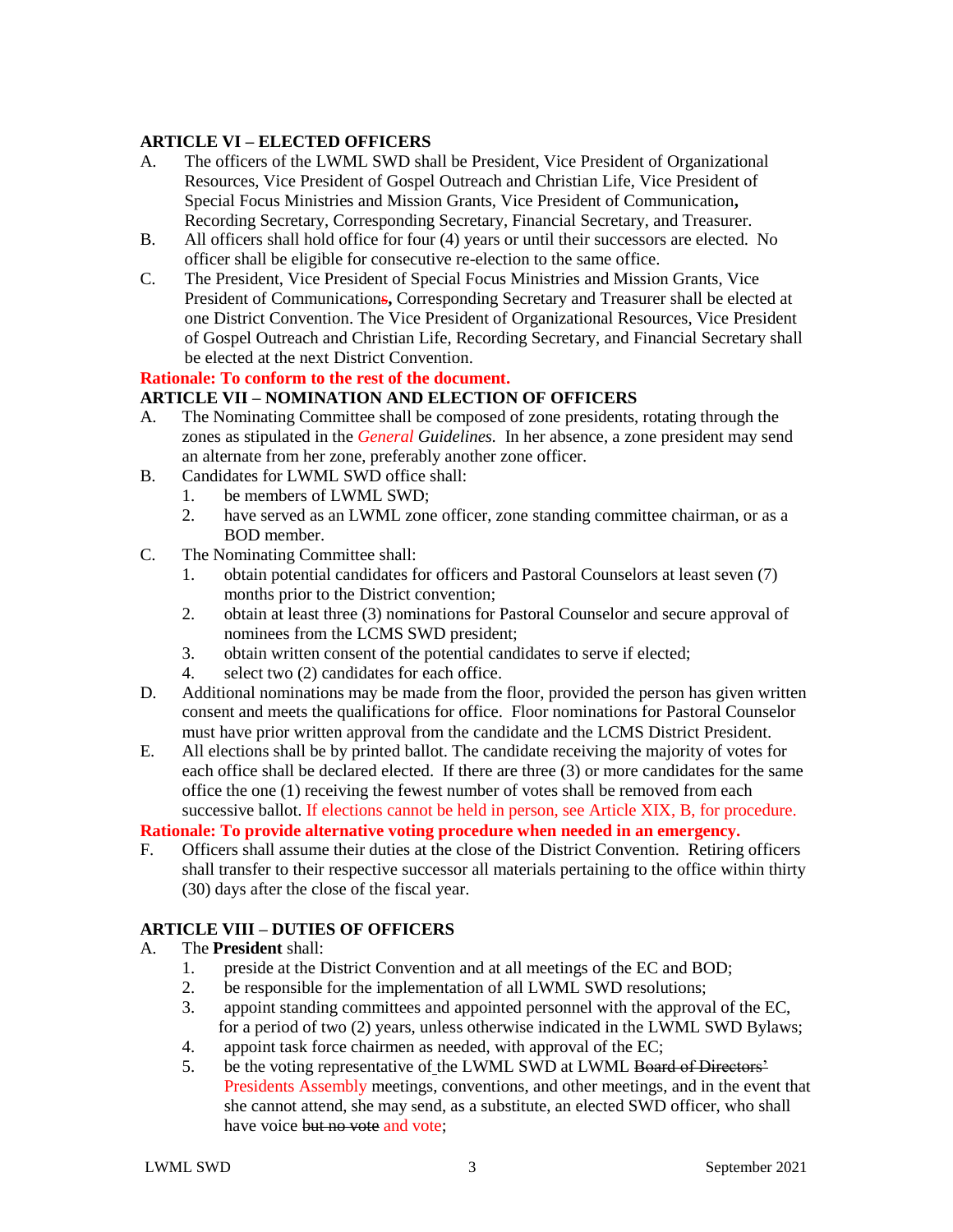### **Rationale: To conform to LWML Bylaw changes in 2019 and 2021.**

- 6. approve payment of legitimately incurred expenses as outlined in the LWML SWD *General* G*uidelines* and forward to the Treasurer for payment;
- 7. be an ex-officio member of all departments and committees, except the Nominating Committee;
- 8. request the Vice President of Organizational Resources, Vice President of Gospel Outreach and Christian Life, Vice President of Special Focus Ministries and Mission Grants**,** or Vice President of Communication to perform duties of the office as necessary;
- 9. be responsible for the vision of the LWML SWD;
- 10. prepare a written report for each EC and BOD meeting and for the District convention manual.

### B. The **Vice President of Organizational Resources** shall:

- 1. be bonded at the expense of the District LWML for an amount determined by the National LWML insurance policy;
- 2. perform duties of the office of the President in the absence of, or at the request of the President;
- 3. fill a temporary vacancy in the office of the President until an election is held by the BOD;
- 4. coordinate and advise the Organizational Resources Department;
- 5. be authorized to sign checks, in the absence of the Financial Secretary or the Treasurer;
- 6. prepare a written report for each EC and BOD meeting and for the District convention manual.

### C. The **Vice President of Gospel Outreach and Christian Life** shall:

- 1. perform the duties of the office of the President in the absence of, or at the request of, the President;
- 2. coordinate and advise the Gospel Outreach and Christian Life Department;
- 3. prepare a written report for each EC and BOD meeting and for the District Convention Manual.

#### D. The **Vice President of Special Focus Ministries and Mission Grants** shall:

- 1. perform the duties of the office of the President in the absence of, or at the request of the President;
- 2. coordinate and advise the Special Focus Ministries and Mission Grants Department;
- 3. prepare a written report for each EC and BOD meeting and for the District convention manual.

#### E. The **Vice President of Communication** shall:

- 1. perform the duties of the office of the President in the absence of, or at the request of, the President;
- 2. coordinate and advise the Communication Department;
- 3. prepare a written report for each EC and BOD meeting and for the District convention manual.

# F. The **Recording Secretary** shall:

- 1. keep minutes of the District Convention, BOD, and EC meetings;
- 2. send a copy of minutes to the LWML President and all SWD BOD members;
- 3. prepare a written report for the District convention manual and, upon request by the president, for BOD meetings.

### G. The **Corresponding Secretary** shall:

- 1. act on all correspondence at the direction of the President;
- 2. notify the EC and BOD of time and place of upcoming meetings;
- 3. keep membership records;
- 4. receive applications for membership;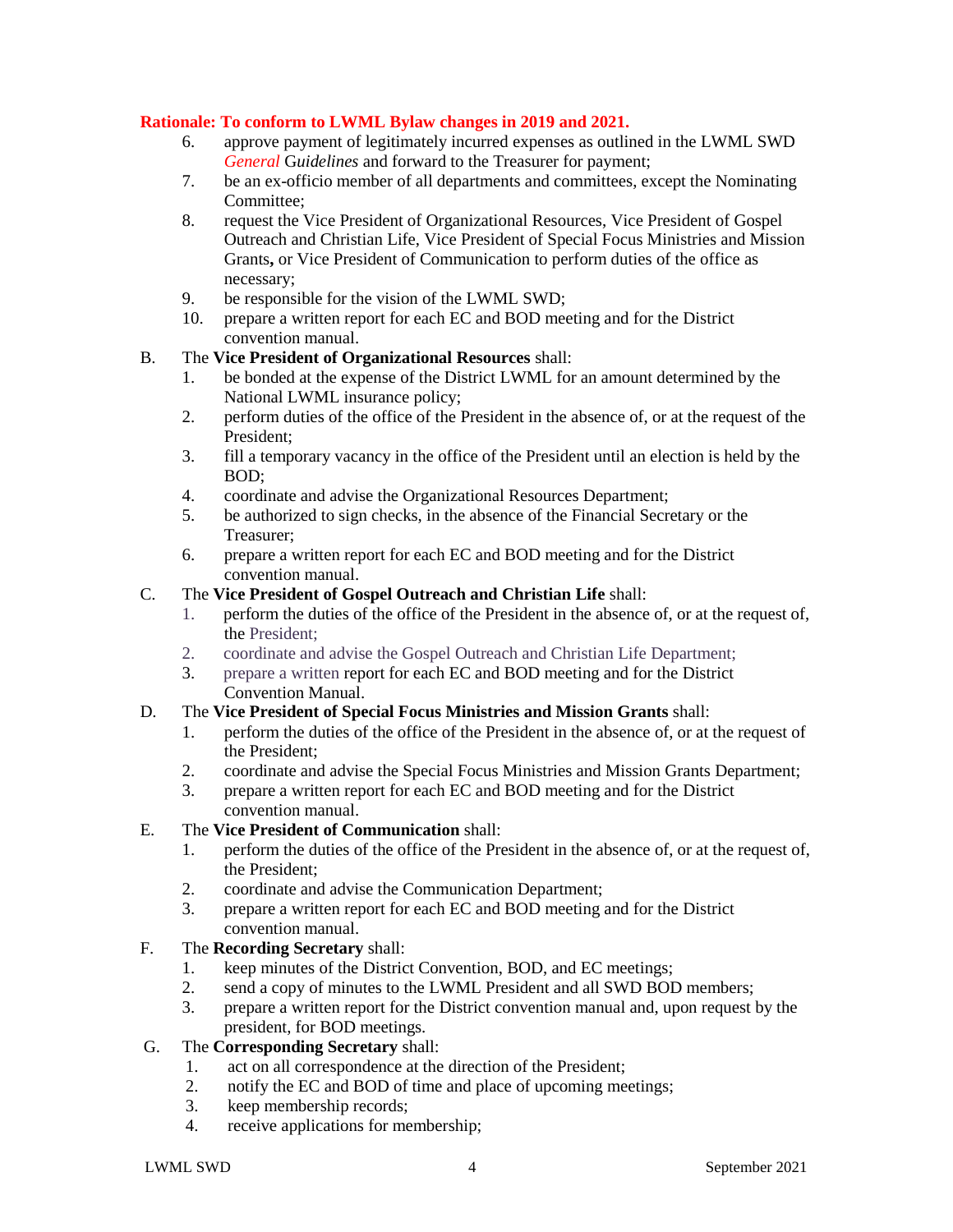- 5. prepare a written report for each EC and BOD meeting and for the District convention manual.
- H. The **Financial Secretary** shall:
	- 1. be bonded at the expense of the District LWML for an amount determined by the National LWML insurance policy;
	- 2. receive all monies and deposit them in a financial institution approved by the EC;
	- 3. advise the treasurer of all deposits made;
	- 4. keep an itemized account of all receipts;
	- 5. prepare a financial report for the EC and BOD meetings;
	- 6. present a report at the District Convention;
	- 7. act as advisor to the Special Funds Coordinator;
	- 8. prepare a written report for each EC and BOD meeting and for the District convention manual;
	- 9. submit books for financial review at the end of each fiscal year.
- I. The **Treasurer** shall:
	- 1. be bonded at the expense of the District LWML for an amount determined by the National LWML insurance policy;
	- 2. receive funds from the Financial Secretary through the financial institution approved by the EC;
	- 3. keep an itemized account of all receipts and disbursements;
	- 4. make authorized payments for expenses;
	- 5. forward at least twenty-five percent (25 %) of mite box offerings monthly to the LWML office, retaining the balance for LWML SWD grants; (Article **XVIC XVI**, B**)**

### **Rationale: Corrected location.**

- 6. prepare a report of the delegate expenses to the LWML Convention for the EC;
- 7. make payments for adopted mission grants as authorized by the President;
- 8. prepare and present financial reports for each EC and BOD meeting and the District convention;
- 9. submit books for financial review at the end of each fiscal year;
- 10. prepare the District budget and submit it to the EC for review.

# **ARTICLE IX – APPOINTED PERSONNEL**

- A. All Appointed personnel shall:
	- 1. be appointed by the President, with the approval of the EC;
	- 2. be the Standing Committee Chairmen who serve two (2) years, or until their successors are appointed, and shall be eligible for reappointment as a voting member of the Board of Directors (BOD);
	- 3. also be Non-voting Committee Chairmen who serve two (2) years, or until their successors are appointed, and shall be eligible for reappointment as a non-voting member of the Board of Directors (BOD);

#### **Rationale: To differentiate between voting and non-voting positions.**

- 4. prepare a written report for the District Convention Manual;
- 5. perform any other duties set forth in the LWML SWD *General Guidelines Manual* for their position;

#### **Rationale: The guidelines are found in the handbook.**

- 6. attend at least one BOD meeting each biennium and attend additional BOD meetings at the request of the president, and;
- 7. prepare a written report for each BOD meeting or prepare such report at the request of the President.
- B. Appointed personnel may include, but are not limited to, the Archivist-Historian, Audio Visual, Bookstore Manager, District Convention Chairman, Crisis Management Team,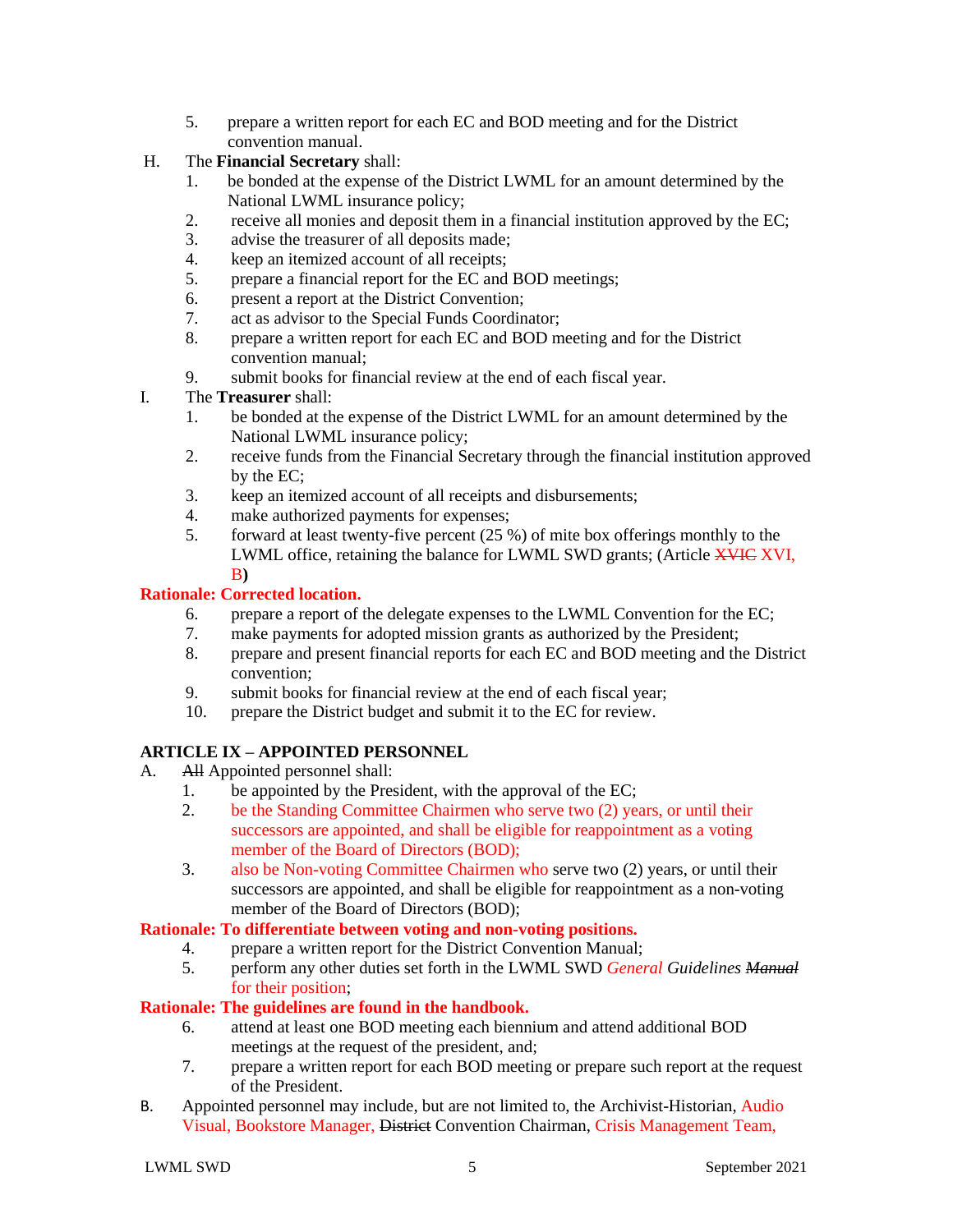Deaf Community Liaison, Editor of the *Mission Lamp*, Facebook Administrator, Fall Retreat Chairman, Gladness Rags Coordinator, Graphic Arts Consultant, Music Coordinator, Nominating Committee, Prayer Manager (email), Parliamentarian, Public Relations Director Chairman, *Quarterly* Manager, Scholarship Chairman, Special Funds Coordinator, Transportation Chairman, Website Administrator, Winter Getaway Chairman, and TLC Fund Review Coordinator The Love of Christ Fund Committee (TLC).

**Rationale: Updating list to show current appointed non-voting personnel and to conform to current titles.**

### **ARTICLE X – BOARD OF DIRECTORS**

A. The Board of Directors shall consist of the elected officers of the LWML SWD, all Zone Presidents, chairmen of the LWML SWD Standing Committees, LWML SWD Voting Appointed Personnel, and SWD Pastoral Counselors as advisory members.

### **Rationale: To include all members of the BOD.**

### B. The **Board of Directors** shall:

- 1. meet at the request of the President at least twice annually;
- 2. meet at the request of nine (9) members of the BOD;
- 3. notify the Corresponding Secretary of their alternate if unable to attend a meeting;
- 4. be responsible for reallocating mission grant funds not used within the allotted time. (Article XVII, E)

### **Rationale: Clarifying what needs to be done.**

- C. When necessary, business may be conducted by phone, mail, or electronic messaging.
- D. Two-thirds (2/3) of the voting members shall constitute a quorum of the BOD.
- E. In the event a person holds more than one (1) voting position on the BOD, she may only vote in one (1) position. She may choose in which position she shall vote. She may send a substitute to fill the other position, and the substitute may vote.
- F. In the event of incapacity or other situation creating a vacancy in the office of the President, it shall be filled by a ballot vote of the BOD. The candidates eligible to fill the vacancy shall be one of the Vice Presidents. If there is no regular meeting of the BOD scheduled within thirty (30) days of the vacancy, the vote shall be by email ballot. The vote shall be ratified by the EC.
- G. BOD members shall perform other duties as outlined in the LWML SWD *General Guidelines Manual.*

#### **Rationale: The guidelines are found in the handbook.**

# **ARTICLE XI – EXECUTIVE COMMITTEE**

- A. The EC shall consist of the elected officers as voting members, with the Pastoral Counselors as advisory members.
- B. The EC shall meet prior to all BOD meetings and/or at the call of the President or four (4) members of the EC.
- C. Five (5) voting members shall constitute a quorum of the EC.
- D. The EC shall:
	- 1. transact business of the BOD between board meetings;
	- 2. act in an advisory capacity to the President when requested;
	- 3. fill all vacancies occurring in the elective offices, except in the office of the President;
	- 4. approve appointments made by the President;
	- 5. perform other duties as outlined set forth in the all LWML SWD *Guidelines* guidelines *Manual*.

#### **Rationale: The guidelines are found in the handbook. Certain EC members who serve as advisors to committees also work under the guidance of the other guidelines.**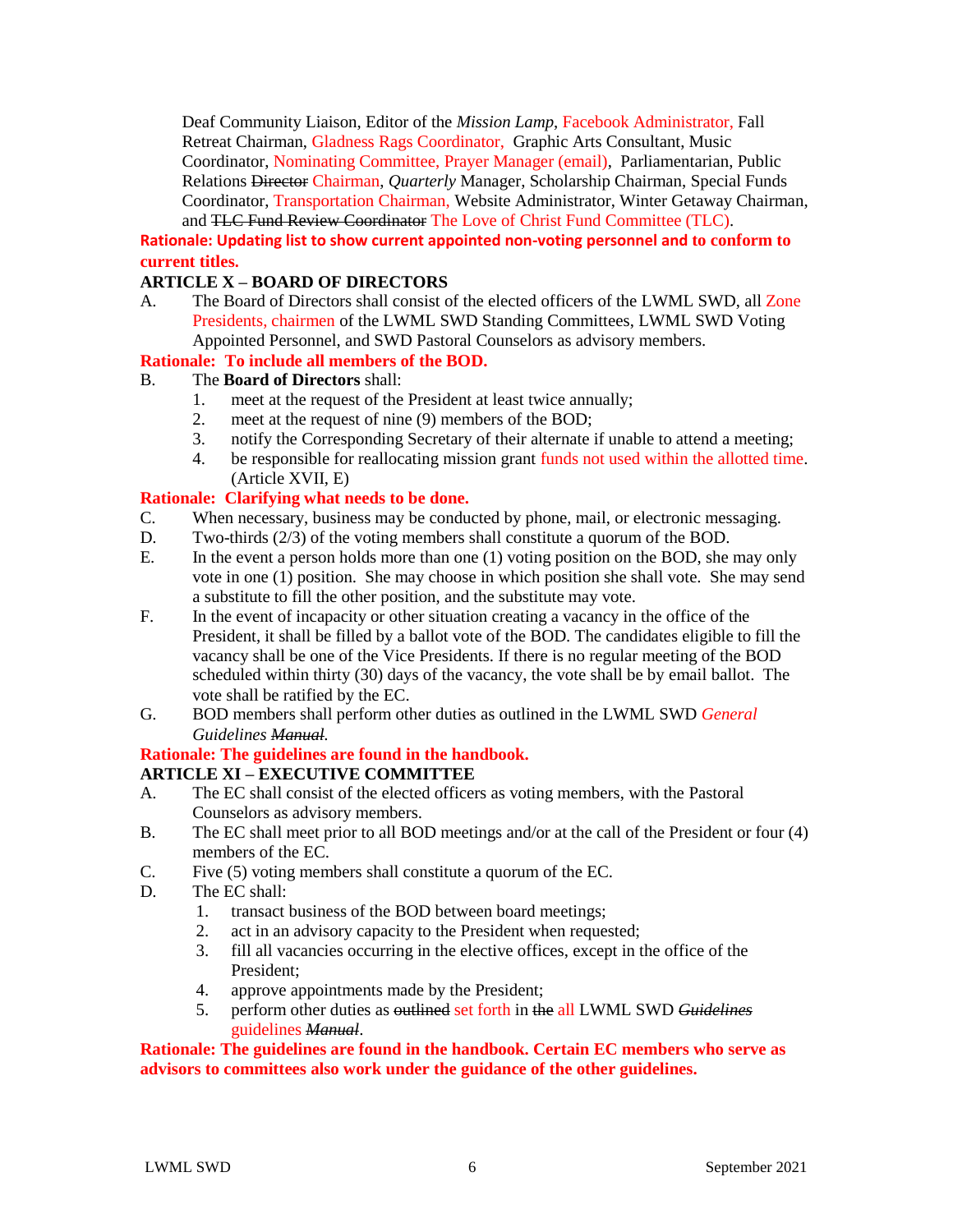### **ARTICLE XII – PASTORAL COUNSELORS**

- A. The Pastoral Counselors shall be two (2) ordained pastors of the LCMS who are serving/retired and residing in the SWD. One (1) counselor shall be elected at each convention.
- B. Pastoral Counselors shall be advisory members of the BOD and the EC. At least one (1) of the Pastoral Counselors should attend conventions and meetings of the BOD and EC. During a four (4) year term, each Pastoral Counselor shall attend one (1) LWML Convention, preferably the Jr. Counselor if he is able.

# **Rationale: To clarify current practice.**

C. Pastoral Counselors shall perform other duties as outlined in the LWML SWD *General Guidelines Manual.*

### **Rationale: The guidelines are found in the handbook.**

- D. In the event of a vacancy in the office of the Pastoral Counselor, the vacancy shall be filled by the LWML SWD President from the list of previous nominees, subject to the approval of the SWD LCMS President and the following:
	- 1. Candidate's consent to serve shall be secured;<br>2. The EC shall approve the final appointment.
	- The EC shall approve the final appointment.

#### **ARTICLE XIII – DEPARTMENTS AND STANDING COMMITTEES**

A. The departments shall be Communication, Gospel Outreach and Christian Life, Organizational Resources, Special Focus Ministries and Mission Grants, with a Vice President serving as coordinator of each department.

#### B. The **Department Coordinators** shall:

- 1. function as liaison between the respective committees in each department and the EC;
- 2. attend meetings of the committees in the department, in an advisory capacity, except when representing the President, at which time she shall be ex-officio;
- 3. call meetings of the department, when necessary, to plan for the development of the department;
- 4. keep the President informed of the business being transacted in the various departments;
- 5. keep zones and societies/groups informed through the District publication(s) and the LWML SWD website;
- 6. perform other duties as set forth in all LWML SWD *Guidelines guidelines Manual.*

#### **Rationale: The guidelines are found in the handbook.**

C. The **Standing Committees** shall be Christian Life, Heart to Heart Sisters, Leader Development, Mission Grants, Missionary Outreach and Mission Education, Renewal, Special Focus Ministries, Structure, and the Young Woman-Women's chairmen.

#### **Rationale: To conform to current title.**

The **Standing Committee Chairmen** shall:

- 1. be active members of the LWML;
- 2. be appointed by the President, with the approval of the EC;
- 3. be eligible to vote on the BOD;
- 4. serve a term of two (2) years, or until their successors are appointed, and shall be eligible for one (1) reappointment;
- 5. appoint members of her committee;
- 6. keep zones and societies/groups informed of the committee's programs and resources;
- 7. prepare a written report for each BOD meeting and for the District Convention Manual.
- D. The **Communication Department** may include the Editor of the *Mission Lamp* Editor, Facebook Administrator, Graphic Arts Consultant, E-Mail Prayer Request Manager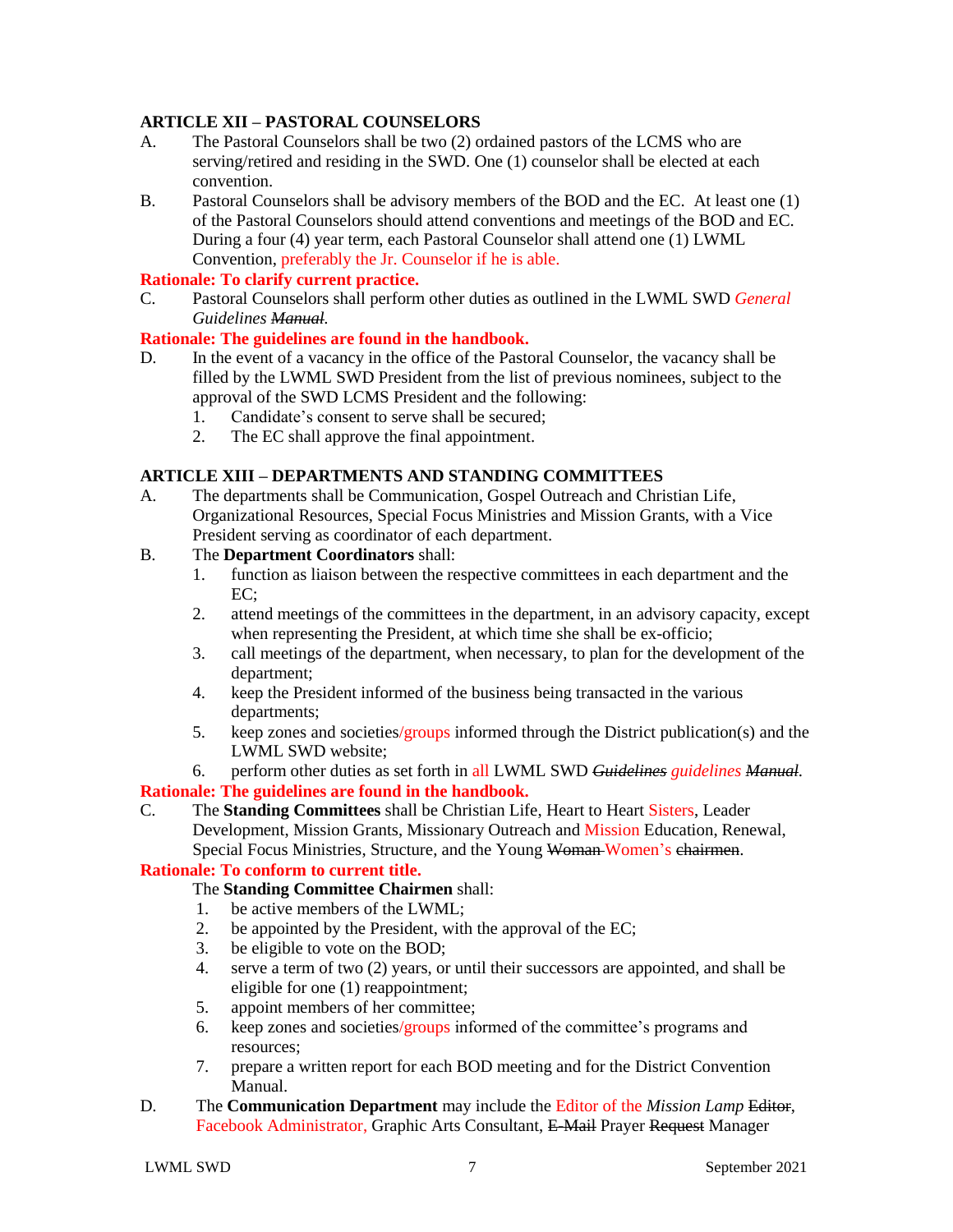(email), Public Relations Chairman, *Quarterly* Manager, Website Administrator, and any other committee necessary for Communication.

### **Rationale: To conform to current title.**

E. The **Gospel Outreach and Christian Life Department** may include the Christian Life Committee, Fall Retreat Committee, Young Woman Women's Committee, Winter Getaway Committee, and any other committees necessary for Gospel Outreach and Christian Life.

### **Rationale: To conform to current title.**

F. The **Special Focus Ministries and Mission Grants Department** may include the Deaf Community Liaison, Heart to Heart Sisters Chairman Committee, Mission Grants Committee, Missionary Outreach and Mission Education Committee, Special Focus Ministries Committee, and any other committees necessary for Special Focus Ministries and Mission Grants*.*

### **Rationale: To conform to current title.**

G. The **Organizational Resources Department** may include the Archivist-Historian, Leader Development Committee, Nominating Committee, Renewal Committee, Structure Committee, and any other committees necessary for Organizational Resources.

### **ARTICLE XIV – DISTRICT PUBLICATION(S)**

A. For the purpose of attaining closer contact, inspiration, and information regarding LWML work, the LWML SWD shall publish the *Mission Lamp.* The Editor of the *Mission Lamp*  Editor shall be responsible for producing and editing this publication.

#### **Rationale: To conform to current title.**

B. A website shall be maintained to provide up to date information to members and prospective members.

# **ARTICLE XV – RALLIES**

- A. Zone rallies shall be held twice annually (spring and fall) for mutual encouragement and inspiration and to conduct zone business. All society/group and individual members shall be encouraged to attend and may have voting privileges if zone bylaws permit.
- B. An offering shall be taken at zone rallies. If food is served, an additional freewill offering may be received to cover the cost, with any excess amount added to the rally offering. No other monetary offerings shall be gathered. Article XVI, C
- C. Rally offerings, less expenses and a twenty-five dollars (\$25) zone treasury balance, are to be sent to the District Financial Secretary to be applied to District administrative expenses.
- D. Speaker fee and mileage cost shall be paid to a speaker at a zone rally. (See LWML SWD Standing Rules)

# **ARTICLE XVI – FINANCES**

- A. All mission funds of the LWML SWD shall be raised by freewill offerings. Contributions shall be made through Mite Boxes or any other voluntary means.
- B. Societies/Groups shall forward their Mite Box offerings to the District Financial Secretary as soon as possible after collection of the mites. The District Treasurer shall forward at least twenty-five percent (25%) of the Mite Box offerings monthly to the LWML and retain the balance for LWML SWD grants. The BOD shall determine the percentage of mites to be sent to the LWML if greater than twenty-five percent (25%).
- C. All zone rally, prayer service, and workshop offerings, in excess of expenses and the twenty-five dollars (\$25) to be retained in the zone treasury, shall be forwarded to the District Financial Secretary for District administration expenses.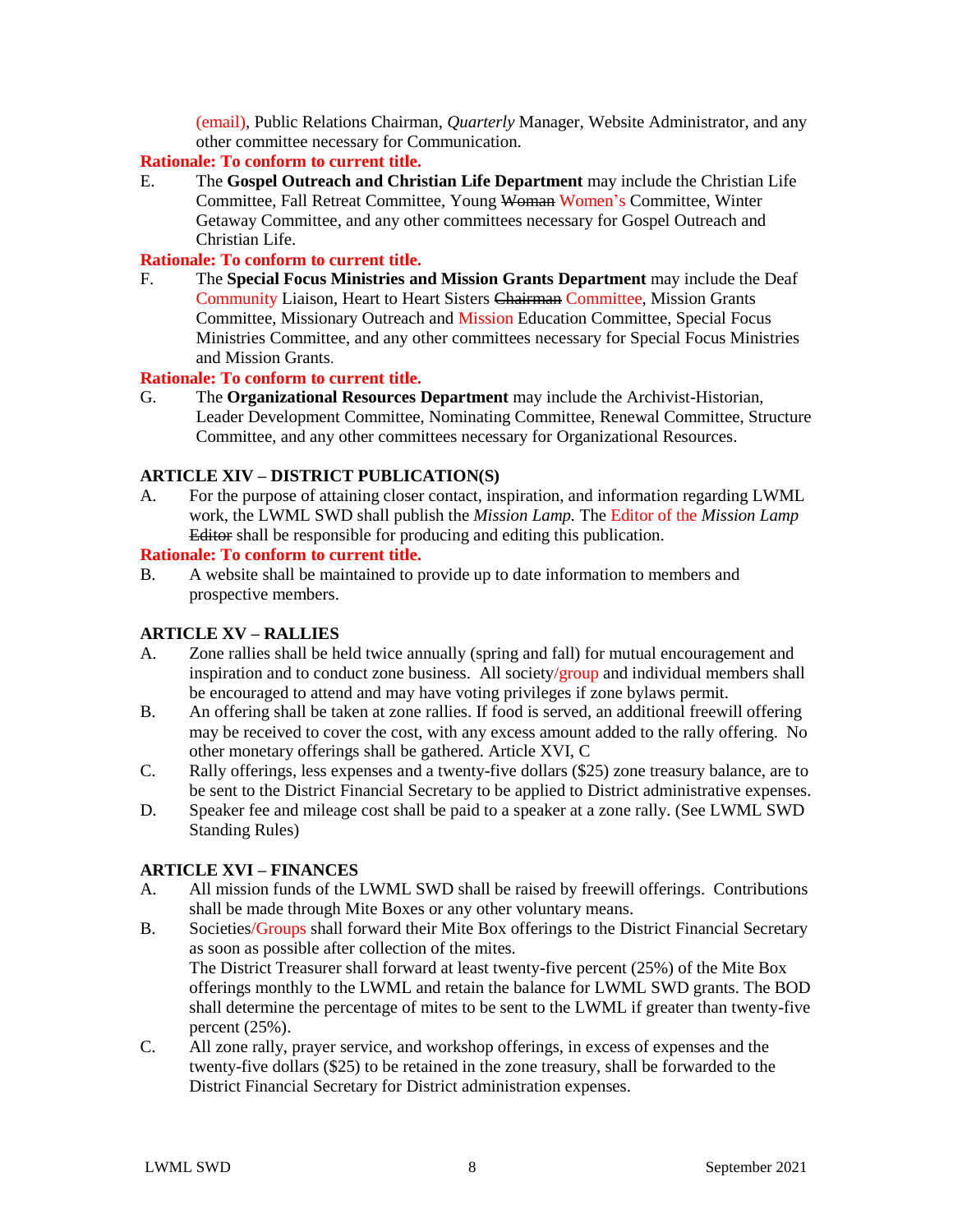- D. Apportionment and recipients of the discretionary portions of District retreat and convention offerings shall be approved by the EC, upon recommendations from the event committees. (See LWML SWD Convention and Retreat Guidelines)
- E. Any special gifts may be apportioned by either the donor or the BOD.
- F. Excess mites gathered in each biennium shall be disbursed at the direction of the District convention delegates, considering recommendations by the EC and BOD.

# **ARTICLE XVII – MISSION GRANTS**

- A. A mission grant is a monetary project in the interest of missions and adopted by the delegates at the District Convention.
- B. In carrying out the approved mission grants of the LWML SWD, no indebtedness shall be incurred.
- C. Selection of mission grants:
	- 1. Mission Grant proposals for consideration by the LWML SWD may be submitted by any SWD LCMS member, society/group, or zone. Suggestions shall be sent as directed on the mission grant form to the SWD Vice President of Special Focus Ministries and Mission Grants (Coordinator of the Mission Grants Department) seven (7) months prior to convention and shall be signed by the person or group submitting the proposal and counter-signed by a pastor or zone Pastoral Counselor;
	- 2. The Mission Grants committee shall study the proposals and eliminate any which are not complete or did not meet the printed deadline date;
	- 3. All proposed mission grants to group organizations within the District SWD shall be approved by the SWD LCMS President after being submitted to and reviewed by the SWD LCMS District Mission Executive;
	- 4. All proposed mission grants to group organizations outside the District SWD shall be approved by the Offices of LCMS National or International Missions;
	- 5. The EC, including the Pastoral Counselors, shall prayerfully and thoroughly review all proposals which are approved by the SWD LCMS President or the Offices of LCMS National or International Missions, eliminating any which do not meet the criteria as printed on the mission grants proposal application form;

### **Rationale: Items 3, 4 & 5 are conforming to LWML terminology.**

- 6. The BOD, together with the Pastoral Counselors, shall study all mission grant proposals and select five (5) or more for consideration by the District convention;
- 7. Each delegate at to the District Convention shall vote, by paper or electronic ballot, for five (5) grants from the list submitted to the convention delegates by the BOD;

# **Rationale: To give option for use of electronic voting in the future, not just in an emergency situation**.

- 8. There shall be no mission grants to endowment funds not established and/or administered by the LWML SWD.
- D. The BOD, with input from the Vice President of Special Focus Ministries and Mission Grants, Mission Grants Committee and EC, shall establish the total grant goal for each biennium. The total dollar amount of mission grants on the ballot should be at least one and one-half times the grant total goal.

#### **Rationale: Terminology change.**

- E. Mission Grant Funds:
	- 1. Funds voted for a mission grant must be disbursed or put to use within a four (4) year period from the time of the vote. The BOD has authority to extend the time in case of extenuating circumstances, or to reallocate the funds;
	- 2. In the event that changes in mission grant plans occur, the BOD shall be authorized to act, either in session, by mail, or by electronic messaging.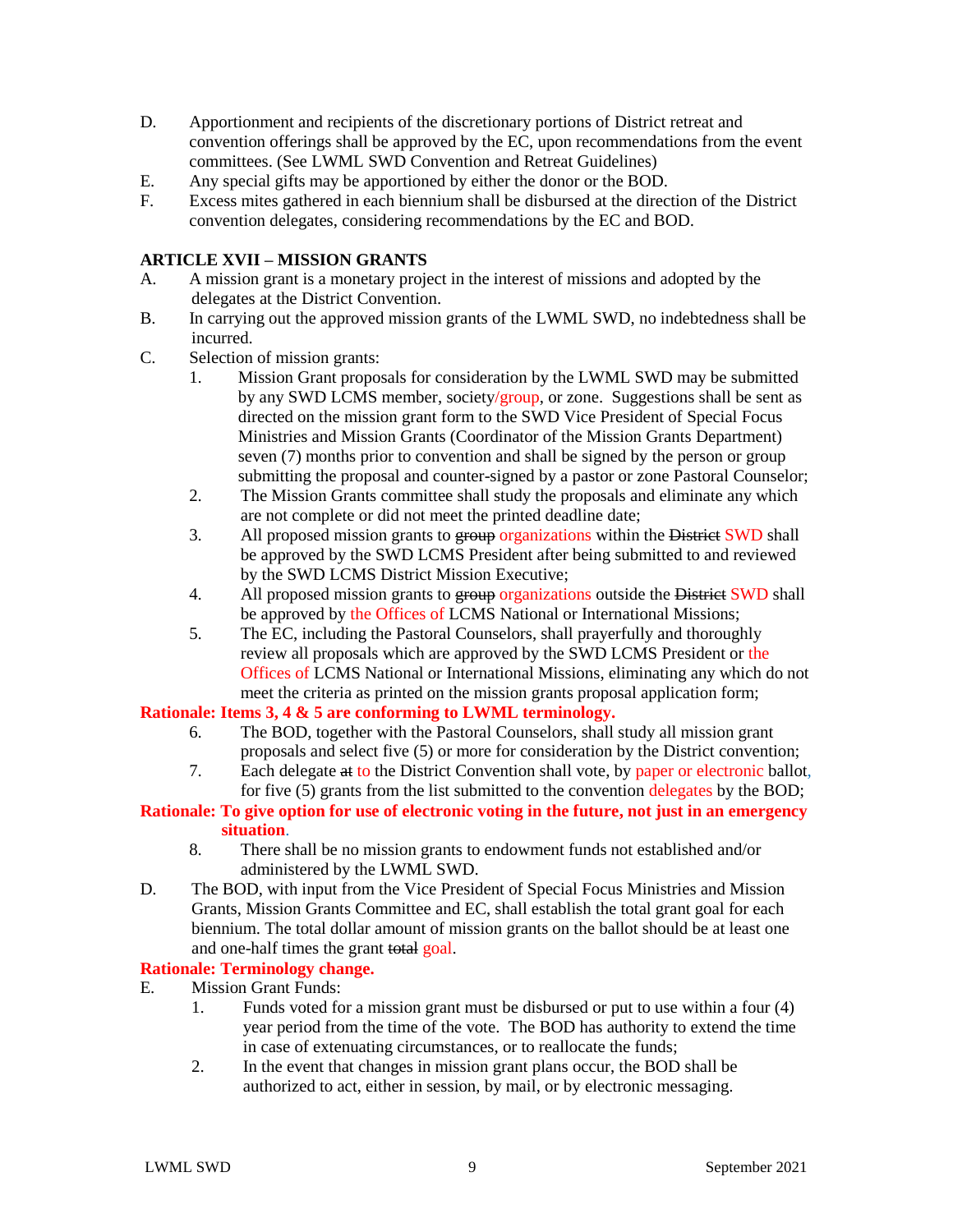# **ARTICLE XVIII – FISCAL YEAR**

The fiscal year of the LWML SWD shall be from July 1 to June 30 April 1 to March 31, inclusive. The financial officers shall close their books June 30 March 31.

#### **Rationale: This will be better for officer transitions, closing of books before conventions, to be consistent with LWML, and the financial reviews would be completed before convention.**

### **ARTICLE XIX – EMERGENCY ACTION**

In the event of an emergency, such as war, epidemic, disaster, or prevailing condition which makes holding a District Convention inadvisable, the BOD shall have authority to determine whether the convention should or should not be held.

- A. A two-thirds (2/3) vote of the members of the BOD shall decide, and the vote may be taken by phone, mail, or electronic messaging;
- B. In the event the convention is not held, the BOD shall have authority to plan the procedure for conducting the routine convention business.

### **ARTICLE XX – PARLIAMENTARY AUTHORITY**

The rules contained in the current edition of *Robert's Rules of Order Newly Revised* shall govern the proceedings of the LWML SWD in all cases to which they are applicable and in which they are not inconsistent with these bylaws, standing rules, guidelines, or Christian principles.

### **ARTICLE XXI – AMENDMENTS**

- A. LWML SWD bylaws may be amended by a two-thirds (2/3) vote at the LWML SWD Biennial Convention, provided the proposed amendments have been presented to the delegates prior to the convention.
- B. By unanimous vote of the delegate body, a proposed amendment may be presented to a convention without previous notice. A three-fourths (3/4) vote of the delegates shall be required for adoption.
- C. Proposed amendments to the bylaws shall be submitted to the LWML SWD Structure Committee eleven (11) months prior to the date of the convention.
- D. Zone bylaws shall be in accordance with LWML and LWML SWD bylaws and shall be submitted to the LWML SWD Structure Committee for approval before adoption.